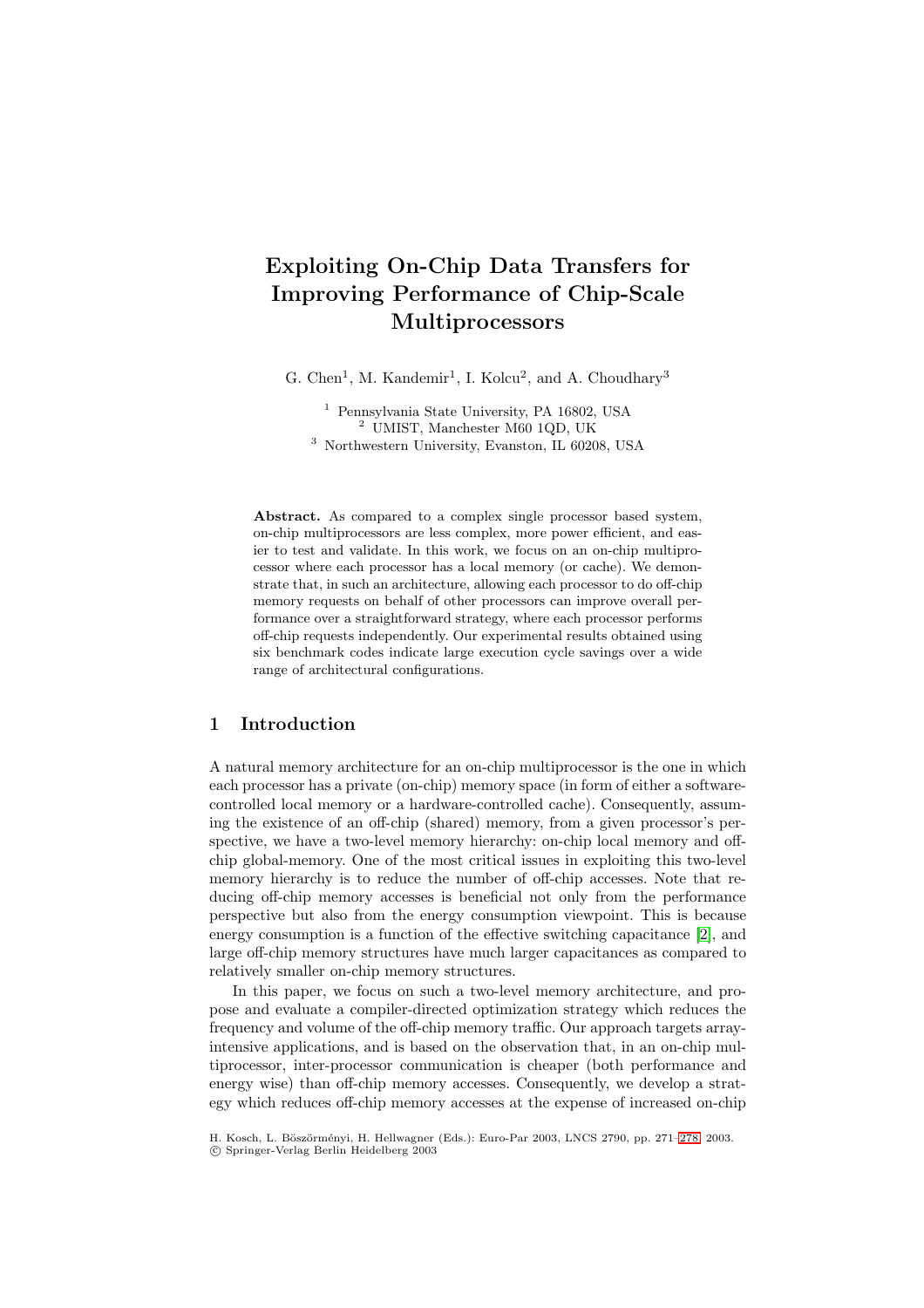data traffic. The net result is significant savings in execution cycles. Our approach achieves its objective by not performing off-chip memory accesses based on data requirements of each individual processor but based on the layout of the data in the off-chip memory. In other words, the total data space (array elements) that will be required considering all processors is traversed (accessed) in a layout-efficient manner (instead of allowing each processor access off-chip memory according to its own needs). The consequence of this "collective" memory access strategy is that each processor gets some data which are, potentially, required by some other processor. In the next step, the processors engage in a many-to-many communication (i.e., they access each others local memories) and, after this on-chip communication step, each processor gets the data it originally wanted.

We implemented the necessary compilation techniques for this two-step optimization strategy using an experimental compiler, and collected results from this implementation. Experimental data obtained using six application codes clearly demonstrate the effectiveness of our strategy. In order to measure the robustness of our approach, we also conducted experiments with different architectural parameters (due to the space limitation, the results are omitted in this paper). Based on our experimental data, we believe that the proposed strategy is a much better alternative to a more straightforward strategy, where each processor performs independent off-chip memory accesses. Our experimental results indicate large execution cycle savings over a wide range of architectural configurations. The results also indicate that the proposed approach outperforms an alternate technique that employs classical locality-oriented loop optimizations.

## **2 Architecture Abstraction**

In this paper, we focus on an architectural abstraction depicted in Figure [1.](#page-2-0) In this abstraction, the on-chip multiprocessor contains  $k$  CPU-local memory pairs. There is also an off-chip (shared) global memory. There are two buses: an on-chip bus that connects local memories to each other, and an off-chip bus that connects local memories to the off-chip global memory. The other components of the on-chip multiprocessor  $(e.g., the clock circuitry, ASICs, signal converges,$ etc.) are omitted as they are not the focus of this work. It should be mentioned that many architectural implementations described by prior research are similar to this abstraction.

In this architecture, a data item required by  $\text{CPU}_j$   $(1 \leq j \leq k)$  can be in three different locations: local memory<sub>j</sub>, local memory<sub>j</sub><sup>*,*</sup> of CPU<sub>j<sup>*'*</sup></sup> (where  $1 \leq j' \leq k$ </sub> and  $j' \neq j$ , and the global memory. The performance of a given application executing on such an architecture is significantly influenced by the location of the data requested. Typically, from the viewpoint of a given processor, accessing its local memory is much faster than accessing the global memory (and, in fact, considering current trends, we can expect this gap to be widened in the future). As compared to accessing its own local memory, accessing the local memory of some other processor (called "remote local memory," or "remote memory" for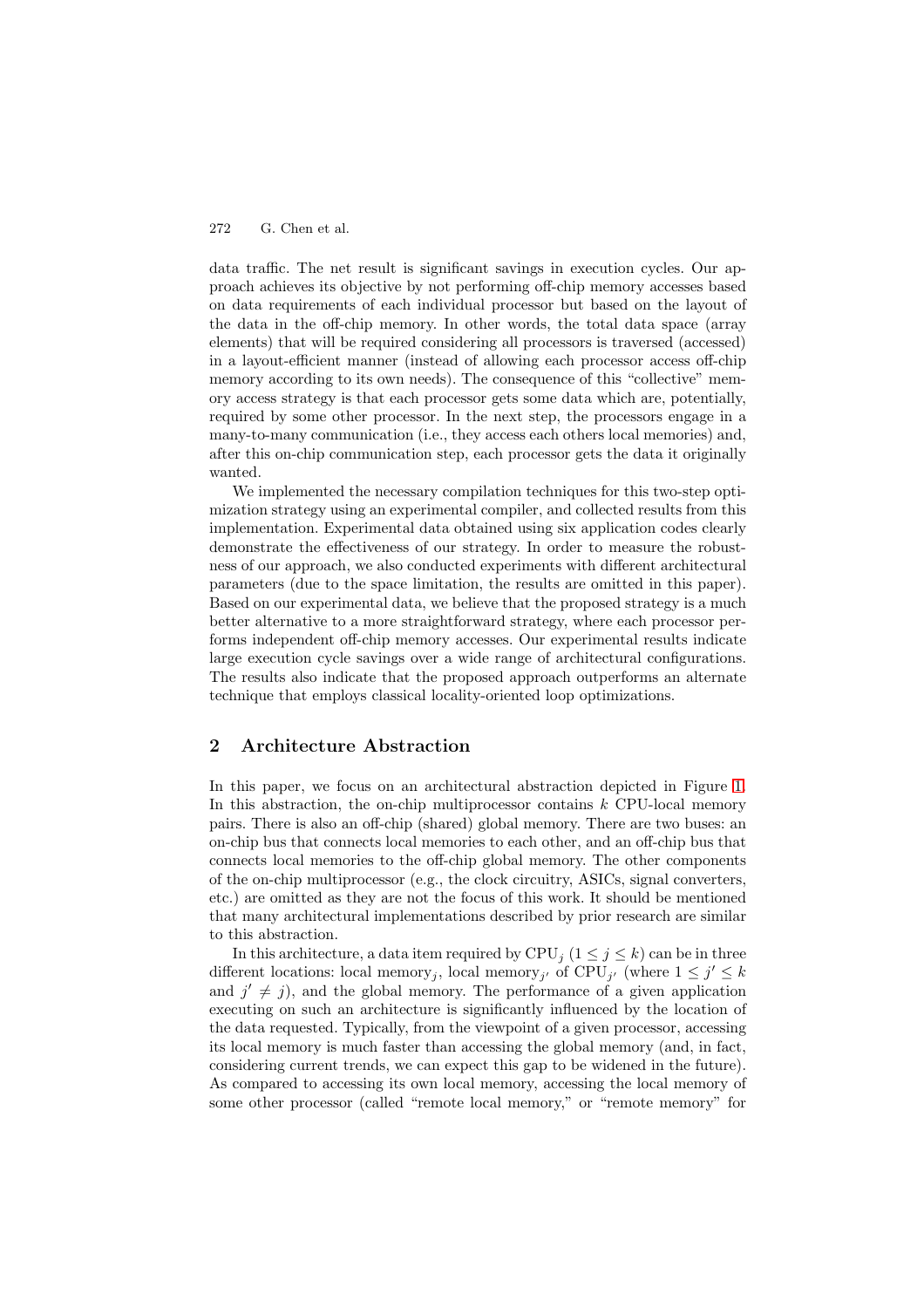<span id="page-2-0"></span>

**Fig. 1.** On-chip multiprocessor abstraction.



Fig. 2. Independent memory access vs.<br>optimized memory access and data reoptimized memory access distribution.

short) is also more costly; however, such remote memory accesses are still much less expensive in comparison to global memory accesses. Therefore, an important issue in compiling applications for running on this chip-scale multiprocessor environment is to ensure that most of data requests of individual processors are satisfied from their local memories or remote memories. The goal of this paper is to present and evaluate a compiler-directed optimization strategy along this direction. It should be emphasized that, in this paper, when we mention "on-chip communication," we mean remote memory access. Consequently, when we say "processors engage in all-to-all (or many-to-many) communication," we mean that they access each other's local memory. We also use the terms "off-chip memory" and "global memory" interchangeably.

## **3 Our Approach**

Performance of an application executed on an on-chip multiprocessor is closely tied with the data access pattern. This is because data access pattern is the primary factor that determines how memory is accessed. Therefore, it is critically important that an application exhibits a good access pattern, in which data is accessed with temporal or spatial locality to the highest extent possible. Accesses with locality tend to frequently reuse the data in the same transfer unit (block), and this, in turn, reduces the number of off-chip memory accesses.

However, a straightforward coding of many array-intensive applications does not lead to good memory access patterns. As an example, consider the simple loop structure given in Figure  $2(a)$ . Assuming that we would like to parallelize the outer loop across four processors  $(P_0, P_1, P_2, \text{ and } P_3)$  in our on-chip multiprocessor, Figure 2(b) shows the data access pattern exhibited when each processor performs off-chip accesses independently. It can be seen from this access pattern that, assuming a row-major array layout in memory, each processor touches only a small amount of sequential data. In other words, the spatial locality exhibited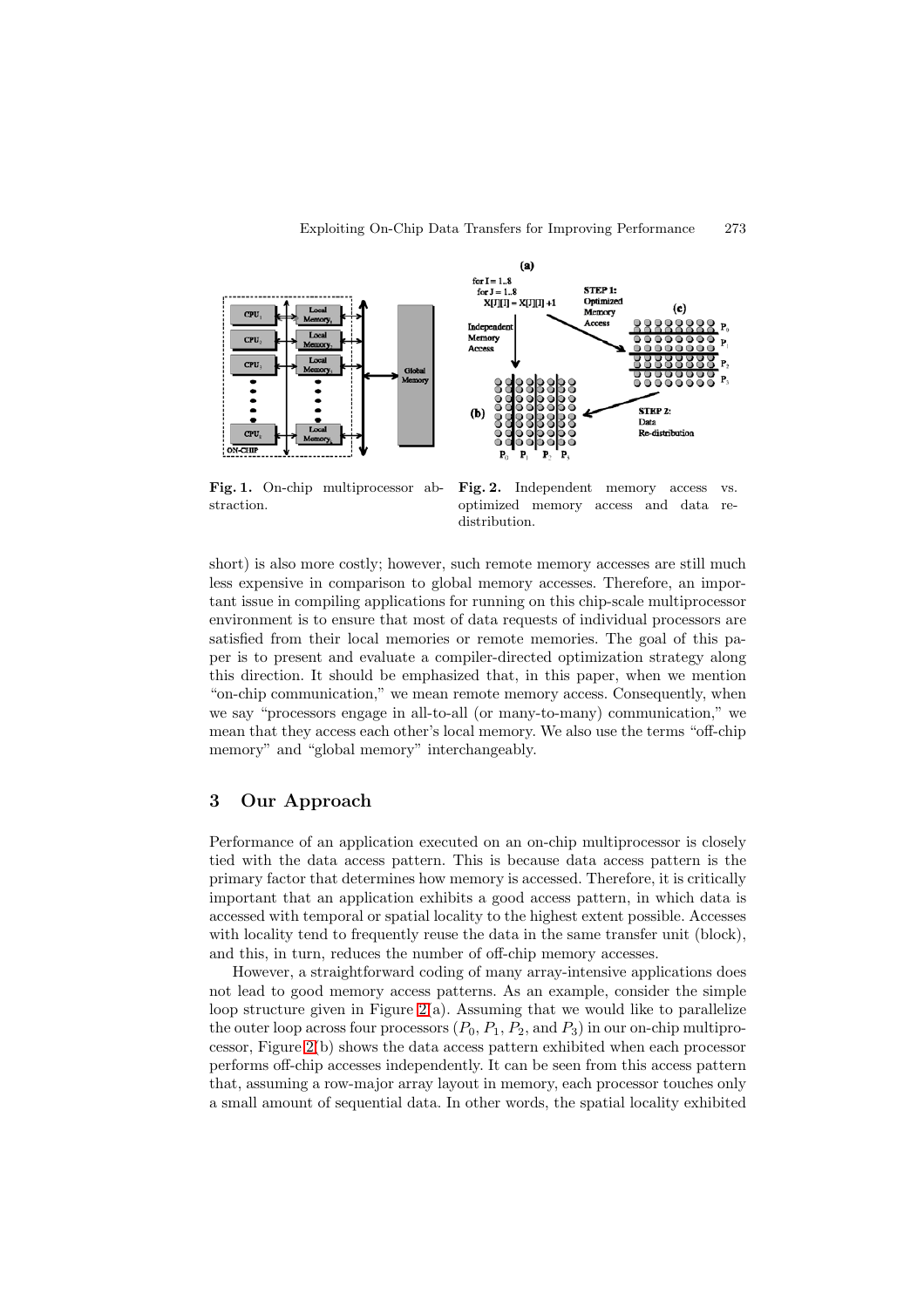by each processor is very low. To quantify this, let us conduct a simple calculation to see the memory access cost of this loop nest. Assuming that the granularity of the data transfers between the off-chip memory and on-chip memory is 4 array elements and that the array is stored in a row-major format in the off-chip memory, each processor will make 8 off-chip requests in the access pattern depicted in Figure [2\(](#page-2-0)b). The total volume of the data transferred by each processor is, therefore, 32 (and, note that only 16 of these are really useful). One simple strategy that can be adopted by an optimizing compiler is to interchange the loops. While this may help improve locality in some cases, in many loops, data dependences can prevent loop interchange (or similar loop transformations [\[4\]](#page-7-0)).

In this example, our two step solution operates as follows. We first consider the data layout in memory (which is row-major) and allow each processor access the data using the best possible access pattern (as depicted in Figure  $2(c)$ ). Now, each processor has some data which are, originally, required by some other processor. In the next step, the processors engage in an all-to-all (intra-chip) communication (a special case of many-to-many communication), and data is redistributed accordingly. We can calculate the cost of this approach as follows. The number of off-chip memory accesses per processor is only 4 (as all 16 elements that need to be read are consecutive in the off-chip memory). In addition, the total data volume (transferred from the off-chip memory) is 16 (i.e., no unneeded data is transferred). Note that, as compared to the independent memory access scenario, here we reduce the number of off-chip accesses (per processor) by half (which can lead to significant execution cycles savings).

However, in this optimized strategy, we also need to perform inter-processor data re-distribution (i.e., the second step) so that each processor receives the data it originally wanted. In our example, each processor needs to send/receive data elements to/from the other three processors. Let us assume that performing an off-chip data transfer takes  $C_1$  cycles and performing an on-chip communication (i.e., local memory-to-local memory transfer) takes  $C_2$  cycles, the independent memory access strategy costs  $8C<sub>1</sub>$  (per processor) and our optimized strategy costs  $4C_1 + 3C_2$  (again, per processor). Assuming  $C_1$  is 50 cycles and  $C_2$  is 10 cycles, our approach improves data access cost by 42.5% (170/400). This small example (with its simplistic cost view) shows that performing off-chip data accesses on behalf of other processors can actually improve the performance of the straightforward (independent) memory access strategy.

It should be noted that, depending on whether the local memory space is a software-managed local memory or hardware-managed cache, it might be necessary (in our approach) to interleave off-chip data accesses with on-chip communication. If the local memory is software-managed and is large enough to hold the entire set of elements that will be transferred from the off-chip memory, it is acceptable to first perform all off-chip accesses and, then, perform on-chip communication. On the other hand, if the on-chip local memory is not large enough to hold all the required elements, then we need to "tile" the computation. What tiling means in this context is that we first transfer (from the off-chip memory) some data elements (called "data tile") to fill the local memory, then perform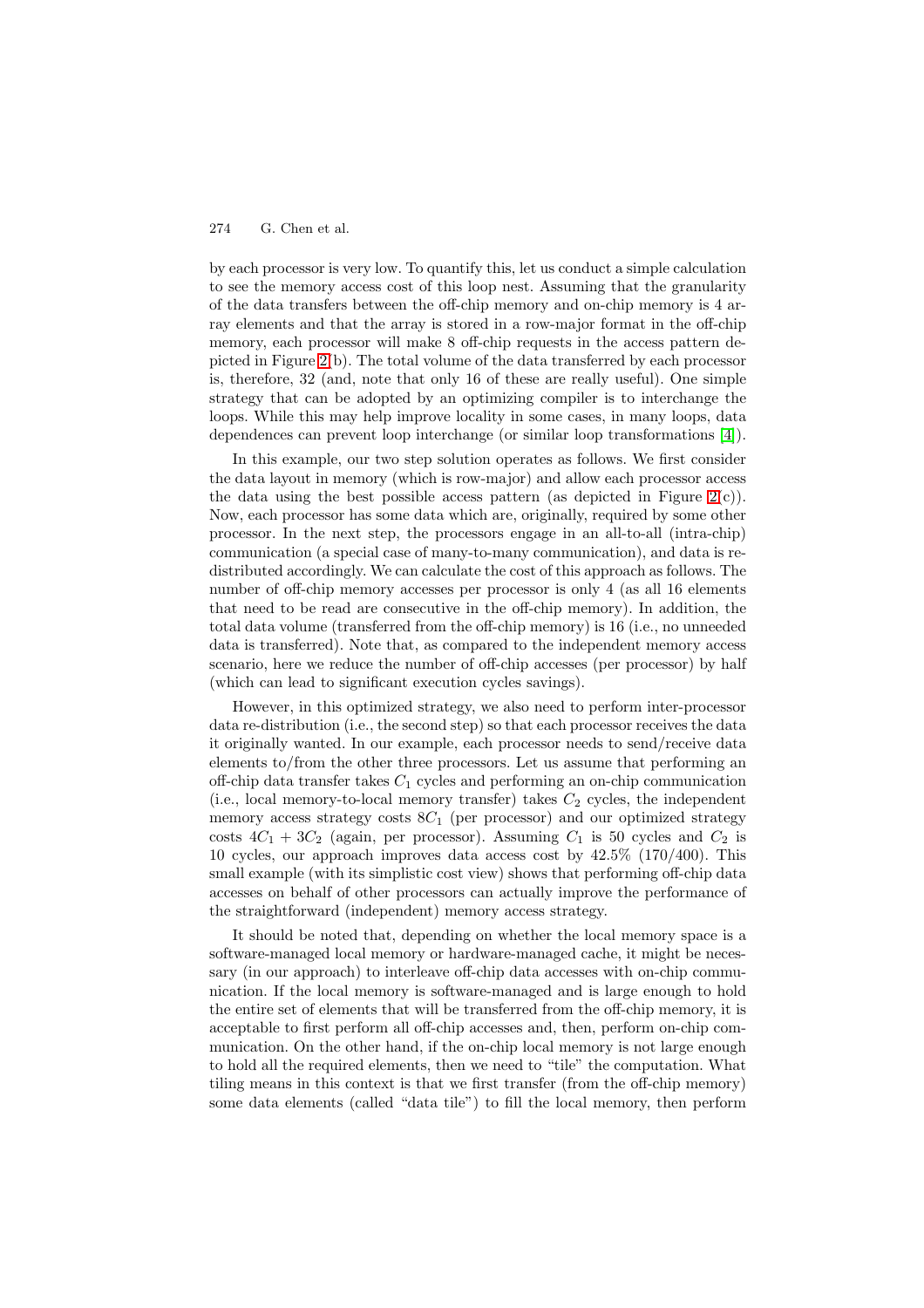<span id="page-4-0"></span>

|        | <b>Benchmark Brief Description</b>                                 | Cycles               |
|--------|--------------------------------------------------------------------|----------------------|
| Arr    | Network IP address translator                                      | 11,095,718           |
| SP     | Computing the all-nodes shortest paths on a given graph 13,892,044 |                      |
| Encr   | Secure digital signature generator and verifier                    | 30,662,073           |
| Hyper  | Multiprocessor communication activity simulator                    | 18,023,649           |
| Wood   | Color-based visual surface inspector                               | $ 37,021,119\rangle$ |
| Usonic | Feature-based object estimation                                    | 46,728,681           |

**Fig. 3.** Brief Description of our benchmarks.

on-chip communication, and then perform the computation on this data tile (and write back the tile to the global memory if it is modified). After this, we transfer the next set of elements (i.e., the next data tile) and proceed the same way, and so on. It should be observed that if the on-chip memory space is implemented as a conventional cache, tiling the computation might be very important as there is no guarantee that all the data transferred from the off-chip memory will still remain in the cache at the time we move to the on-chip communication phase.

Note that, in a straightforward off-chip memory access strategy, each processor accesses its portion of an array without taking into consideration of the storage pattern of the array (i.e., how the array is laid out in memory). In contrast, in our approach, the processors first access the data using an access pattern, which is the "same" as the storage pattern of the array. This helps reduce the number of off-chip memory references. After that, the data are redistributed across processors so that each array element arrives in its final destination. In general, the proposed strategy will be useful when access pattern and storage pattern are different.

#### **4 Experiments**

#### **4.1 Setup**

We used six applications to test the success of our optimization strategy. The brief descriptions of these benchmarks are presented in Figure 3. While we have also access to pointer-based versions of these applications, in this study, we only used their array-based versions. These applications are coded in such a way that their input sizes can be set by the programmer. In this work, the total data sizes manipulated by these applications range from 661.4KB to 1.14MB.

We simulated execution of an on-chip multiprocessor with local and global memories using a custom simulator. Each processor is a simple, single-issue architecture with a pipeline of five stages. Our simulator takes an architectural description and an executable code. The architectural description indicates the number of processors, the capacities of on-chip and off-chip memories, and their relative access latencies. We refer to the relative access latencies of local, remote, and global memories as the "access ratio". For example, an access ratio of 1:10:50 indicates that a remote memory access is ten times as costly as a local memory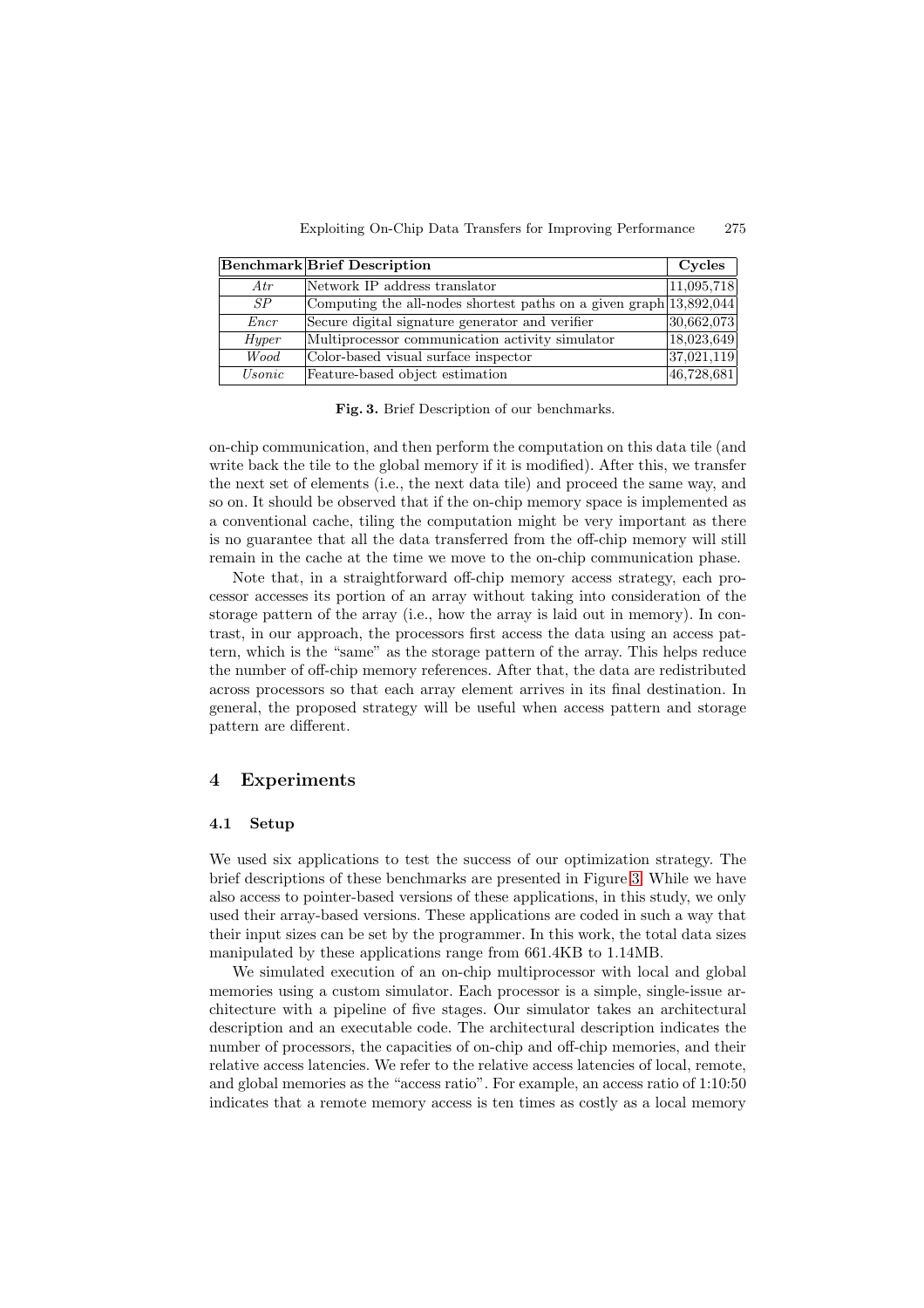<span id="page-5-0"></span>

**Fig. 4.** Execution cycle breakdown for the default mode of execution.



**Fig. 5.** Normalized number of off-chip accesses, transfer volume, and overall execution cycles.

access, and that a global memory access is five times as costly as a remote memory access. We ran the optimized code on a Sun UltraSparc machine. By default, we assume that the system has 8 processors (runnig at 250MHz) on the chip. Each processor has 4KB local memory. These processors share a 32MB global memory. The access ratio (i.e, the relative access latencies of local, remote and global memories) is 1:10:50.

In order to evaluate the effectiveness of our approach, we compare it to a "default mode of execution." In this mode, each processor performs independent off-chip memory accesses. However, before going to the off-chip memory, it first checks its local memory, and then checks all remote memories. Consequently, if the requested data item is available in either local memory or remote memories, the off-chip memory access is avoided. As discussed earlier in detail, our approach tries to improve over this default mode of execution by performing off-chip memory accesses in a coordinated fashion. In this strategy, each processor performs off-chip accesses in a way which is most preferable from the data locality viewpoint. After this, processors exchange data so that each data item arrives in its final destination. The last columns of Figure [3](#page-4-0) gives the execution cycles obtained under this default mode of execution. Execution cycles reported in the rest of this paper are values normalized with respect to these numbers. In comparing our optimization strategy to the default mode of execution, we used three different metrics. The first metric is the number of off-chip accesses. The second metric is the transfer volume, which is the amount of data transferred from the off-chip memory. As discussed earlier in the paper, our approach is expected to transfer fewer data items (as it exploits spatial locality in off-chip accesses) than the default mode of execution. While reductions in these two metrics indicate the effectiveness of our approach, the ultimate criterion is the reduction in overall execution cycles, which is our third metric.

#### **4.2 Results**

Figure 4 gives the execution cycle breakdown when each processor accesses the global memory independently (default mode of execution). In this graph, execution cycles are divided into three parts: (1) cycles spent in executing code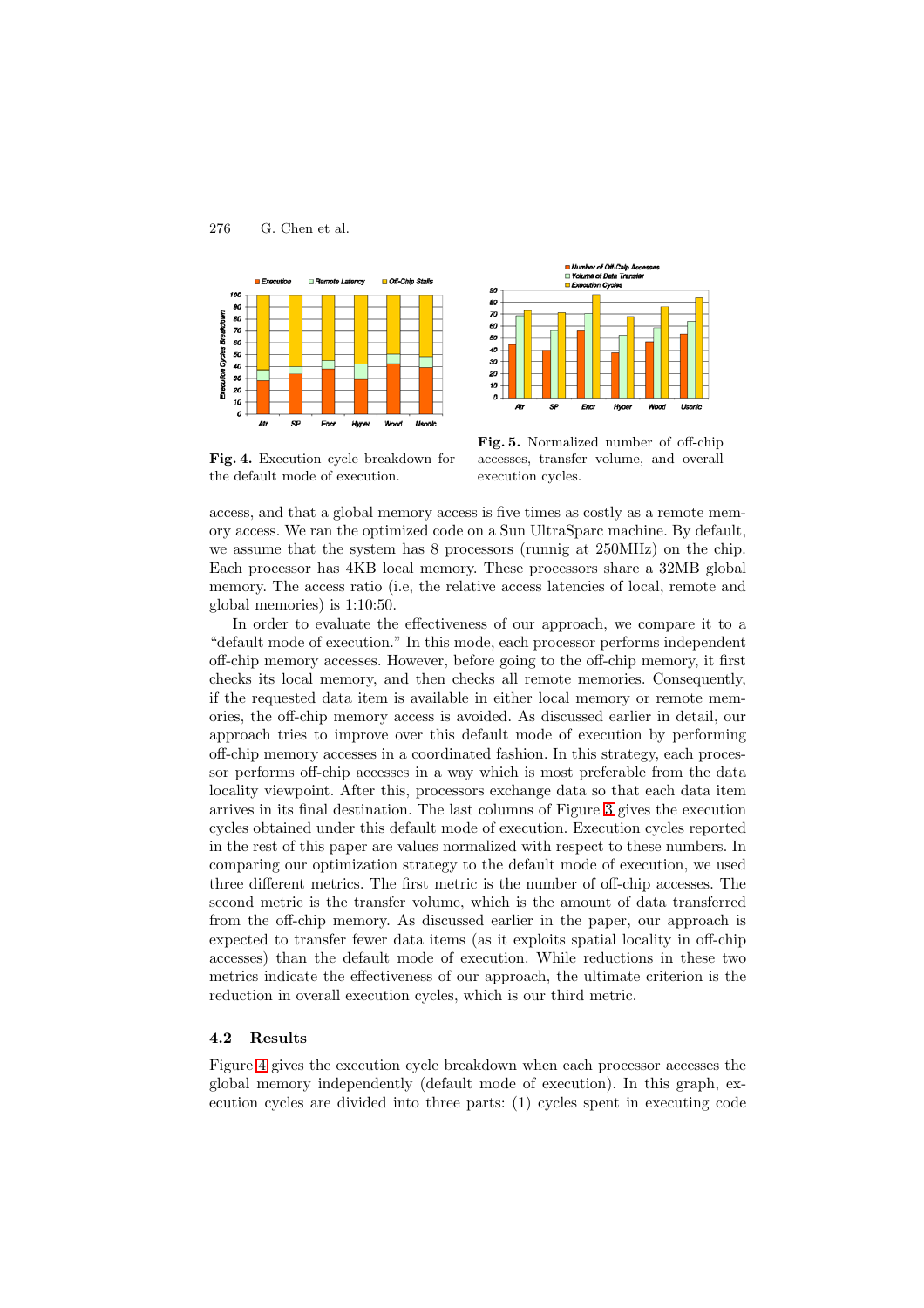<span id="page-6-0"></span>

**Fig. 6.** Normalized execution cycles of different versions.

(including local memory accesses); (2) cycles spent in performing remote memory accesses; and (3) cycles spent in performing global memory accesses (i.e., off-chip accesses). Our first observation is that, on the average, 56.3% of cycles are expended in waiting for off-chip data to arrive. This observation clearly underlines the importance of reducing the number of off-chip data requests. In comparison, the cycles spent in remote memory accesses constitute only 8.75% of total cycles.

The graph in Figure [5](#page-5-0) shows the number of off-chip memory accesses, transfer volume, and execution cycles resulting from our strategy, each normalized with respect to the corresponding quantity incurred when the default execution mode is used. We see that the average reductions in the number of off-chip memory accesses and transfer volume are 53.66% and 38.18%, respectively. These reductions, in turn, lead to 23.45% savings in overall execution cycles. As a result, we can conclude that our approach is much more successful than the default mode of execution. Execution cycle savings are lower in Encr and Usonic as the original off-chip access patterns exhibited by these applications are relatively good (as compared to the access pattern of the other applications under the default mode of execution).

One might argue that classical loop transformations can be used for achieving similar improvement to those provided by our optimization strategy. To check this, we measured performance of the loop optimized versions of our benchmark codes. The loop transformations used here are linear transformations (e.g., loop interchange and scaling), iteration space tiling, and loop fusion. To select the best tile size, we employed the technique proposed by Coleman and McKinley [\[3\]](#page-7-0). The first bar of each benchmark in Figure 6 gives the execution cycles of this version, normalized with respect to the original codes (note that both the versions use the default mode of execution). The average improvement brought by this loop-optimized version is 11.52%, which is significantly lower than the average improvement provided by our approach, which is 23.45% (the results of our approach are reproduced as the third bar in Figure 6). The reason that our approach performs better than classical loop transformations is related to data dependences [\[4\]](#page-7-0). Specifically, a loop transformation cannot be used if it violates the intrinsic data dependences in the loop being optimized. In many of the loops in our benchmark codes (specifically, in 45% of all loop nests), data dependences